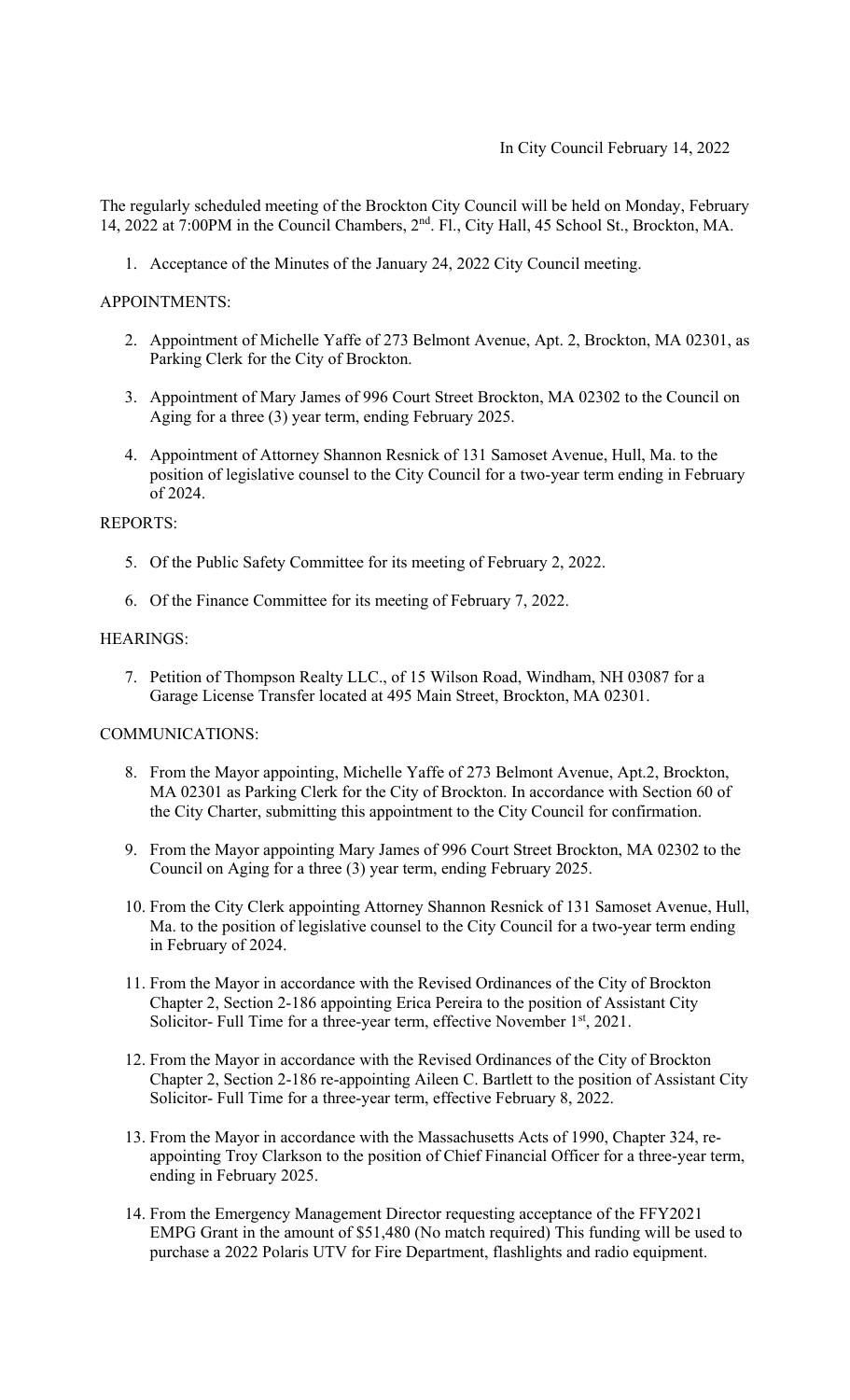- 15. From the Mayor in accordance with the General Laws of Massachusetts, Chapter 44, recommending that the City Council authorize the acceptance and expenditure of the grant award in the amount of \$51,480 from…. MASSACHUSETTS EMERGENCY MANAGEMENT AGENCY (MEMA) – EMERGENCY MANAGEMENT PERFORMANCE GRANT (EMPG) to……. BROCKTON EMERGENCY MANAGEMENT AGENCY – EMERGENCY MANAGEMENT PERFORMANCE GRANT (EMPG) FUND. These grant funds will be used to purchase a 2022 Polaris Ranger UTV for Fire Department, flashlights and radio equipment. This grant does not require a match.
- 16. From the CFO in accordance with Section 5 of Chapter 324 of the Acts of 1990, certifying that the financial resources and revenues of the City of Brockton are and will continue to be adequate to support the grant funds in the amount of \$51,480 from from…. MASSACHUSETTS EMERGENCY MANAGEMENT AGENCY (MEMA) – EMERGENCY MANAGEMENT PERFORMANCE GRANT (EMPG) to……. BROCKTON EMERGENCY MANAGEMENT AGENCY – EMERGENCY MANAGEMENT PERFORMANCE GRANT (EMPG) FUND without a detrimental impact on the continuous provision of the existing level of municipal services.
- 17. From the Fire Chief requesting acceptance of the FY 2022 Firefighter Safety Equipment Grant Program in the amount of Fifty thousand dollars (\$50,000.00) from the Commonwealth of Department of Fire Services. This is a non-matching grant with no cost to the city. The Fire Department intends to use this fund to purchase a thermal imaging camera.
- 18. From the Mayor in accordance with the General Laws of Massachusetts, Chapter 44, recommending that the City Council authorize the acceptance and expenditure of the grant award in the amount of \$50,000 from…. COMMONWEALTH OF MASSACHUSETTS DEPARTMENT OF FIRE SERVICES- FY2022 FIREFIGHTER SAFETY EQUIPMENT GRANT to……. BROCKTON FIRE DEPARTMENT-FY2022 FIREFIGHTER SAFETY EQUIPMENT GRANT FUND. These grant funds will be used to purchase a thermal imaging camera. This grant does not require a match.
- 19. From the CFO in accordance with Section 5 of Chapter 324 of the Acts of 1990, certifying, that the financial resources and revenues of the City of Brockton are and will continue to be adequate to support the grant funds in the amount of \$50,000 from from... COMMONWEALTH OF MASSACHUSETTS DEPARTMENT OF FIRE SERVICES-FY2022 FIREFIGHTER SAFETY EQUIPMENT GRANT to……. BROCKTON FIRE DEPARTMENT- FY2022 FIREFIGHTER SAFETY EQUIPMENT GRANT FUND without a detrimental impact on the continuous provision of the existing level of municipal services.
- 20. From the Acting Chief of Police requesting authorization to expend grant monies related to the FY 2022 Municipal Public Safety Staffing Grant program from the Executive Office of Public Safety and Security in the amount of \$275,000.00.
- 21. From the Police Department Grant Coordinator requesting the grant award be processed to allow the City of Brockton to expend the FY2022 Municipal Police Services Staffing Grant from the Executive Office of Public Safety and Security in the amount of \$275,000.00.
- 22. From the Mayor in accordance with the General Laws of Massachusetts, Chapter 44, recommending that the City Council authorize the acceptance and expenditure of the grant award in the amount of \$275,000 from…. EXECUTIVE OFFICE OF PUBLIC SAFETY AND SECURITY – FY2022 MUNICIPAL POLICE SERVICES STAFFING GRANT to……. BROCKTON POLICE DEPARTMENT- FY2022 MUNICIPAL POLICE SERVICES STAFFING GRANT FUND. These grant funds will be used to pay overtime wages for patrol shift minimum staffing; shift overruns, detective investigations; restraining order service, training, community police activities, etc. This grant does not require a match.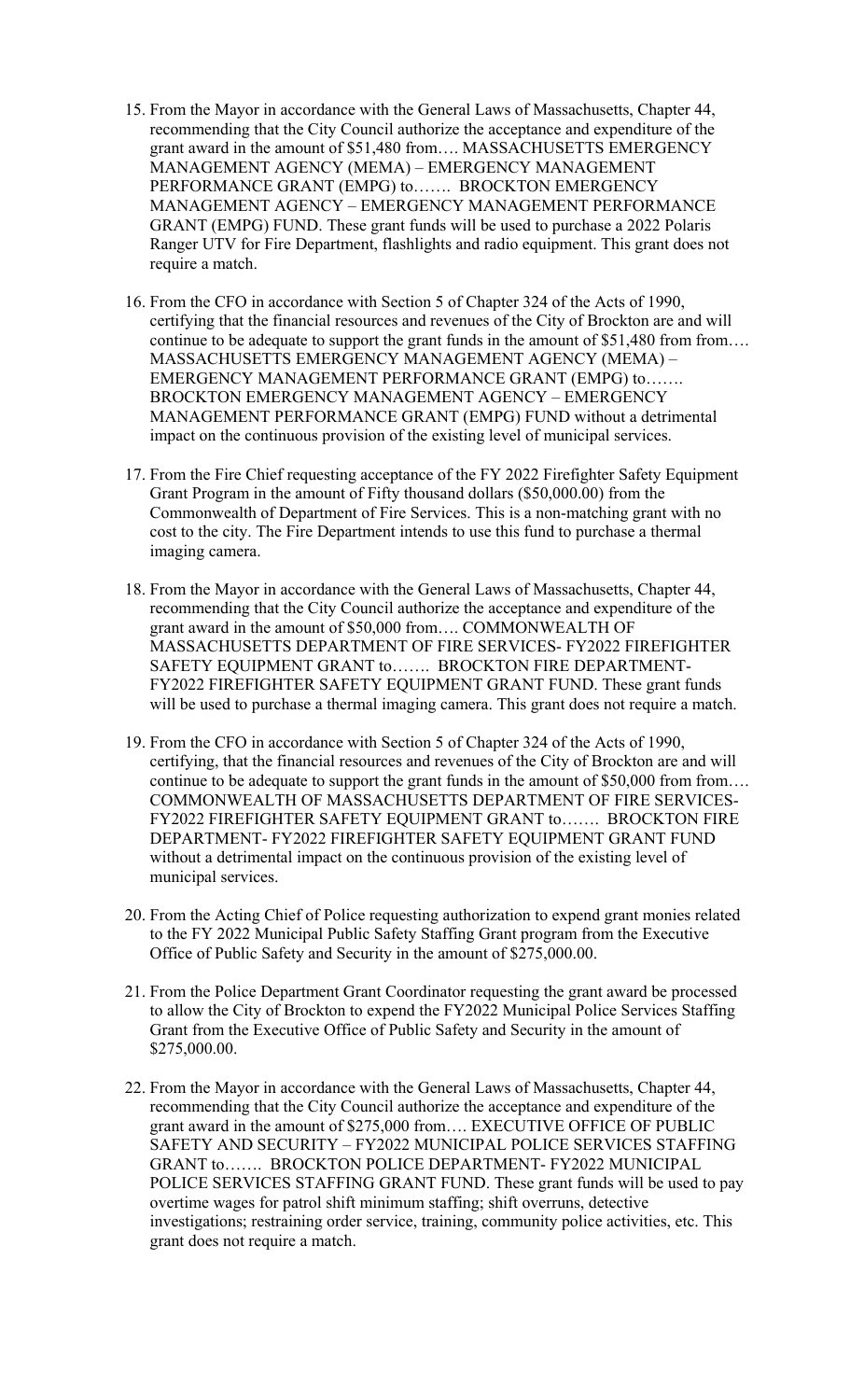23. From the CFO in accordance with Section 5 of Chapter 324 of the Acts of 1990, certifying that the financial resources and revenues of the City of Brockton are and will continue to be adequate to support the grant funds in the amount of \$275,000 from from…. EXECUTIVE OFFICE OF PUBLIC SAFETY AND SECURITY – FY2022 MUNICIPAL POLICE SERVICES STAFFING GRANT to……. BROCKTON POLICE DEPARTMENT- FY2022 MUNICIPAL POLICE SERVICES STAFFING GRANT FUND without a detrimental impact on the continuous provision of the existing level of municipal services.

## UNFINISHED BUSINESS:

- 24. Appointment of Patrick Hill of 39 Patterson Avenue, Brockton, MA 02301 to the position of Commissioner of Public Works of the City of Brockton for a three-year term ending January 2025. (FAVORABLE)
- 25. Appointment of Monique Screen-Berry of 126 Torrey Street, Brockton, MA 02301 to Zoning Board of Appeals Alternate Member for a three-year term, ending January 2025. (FAVORABLE)
- same 26. Ordered: That the following named sum be and the same is hereby transferred as the

was submitted by the Mayor as follows: Transfer of: \$75,000 From: Election- Purchase of Services  $$20,000$ and Auditor- Purchase of Services

\$55,000

To: Auditor Mail- Purchase of Services \$75,000 (This transfer is necessary due to large mailing for the two elections that were held this past year.) (FAVORABLE)

27. Ordered: That the City Council authorizes the acceptance and expenditure of the total grant funds in the amount of \$718,400. From: Executive Office of Public Safety and Security - 2022 Senator Charles E. Shannon, Jr. Community Safety Initiative Grant

To: Brockton Police Department – 2022 Senator Charles E. Shannon, Jr. Community Safety Initiative Grant Fund

(These grant funds will be used to pay for gang prevention efforts throughout the city. Police overtime will be used for outreach efforts to at-risk youth, including a new mentoring program to launch in the fall, hot spot suppression, and SRO/School Police home visits. This award will also fund Old Colony YMCA street outreach and case management services through Safe Corners and positive youth development through Kidz Konnect; Boys and Girls Club memberships, summer camperships, and paid summer counselor positions; mentoring, winter and spring clubs and workshops, a summer academy, and Kidz 'n the Park program from Brockton Christian Mentoring Initiative, a summer work program run by MassHire YouthWorks; case management and the PLAAY group-based intervention program from Luminosity Behavioral Services; prevention efforts and positive youth development through discussion groups from Health Imperatives positive youth development through recovery art projects from 24 Hr. Power, Inc.; and a Juvenile Justice Jeopardy positive youth development program from Strategies for Youth.This grant requires a match of in-kind services only.) (FAVORABLE)

28. Ordered: That the City Council authorizes the acceptance and expenditure of the total grant funds in the amount of \$150,000. From: MassDevelopment-Site Readiness Grant To: Department of Planning and Economic Development-Site Readiness Grant Fund (These grant funds will be used to prepare a strategy for the implementation of the Trout Brook Urban Renewal Plan. This grant does not require a match.) (FAVORABLE)

ORDERS: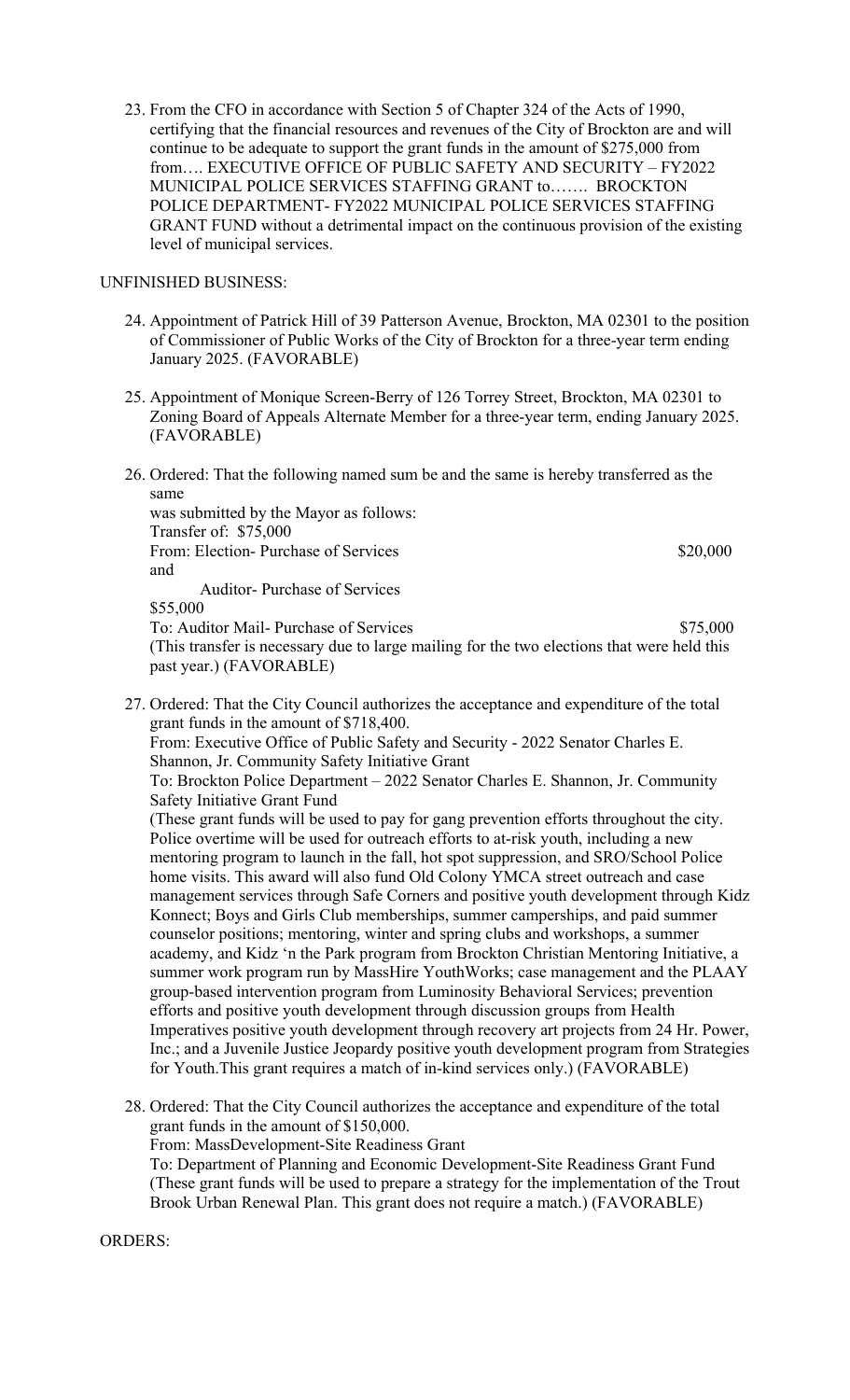- 29. Ordinance: Be it ordained by the City Council of the City of Brockton, Article II, Section 14-49 "Panhandling" is hereby repealed in its entirety and the sections shall be stricken in their entirety.
- 30. Ordinance: An Ordinance Amending Article IV, Section 27-32, C-5 Zone, Office Zones Be it ordained by the City Council of the City of Brockton, Article IV, Section 27-32 is hereby amended by adding the following language to the list of principal permitted uses:
	- *e. Research and Development Office or Laboratory*
	- *f. Independent Senior Residential*
	- *g. Assisted Care Senior Residential*
	- *h. Business Incubator*
	- *i. Agricultural Greenhouse*

Be it further ordained that the Ordinance be amended to provide the following section  $(4)$ :

*Research & Development or Laboratory - Defined The analysis, testing, and development of products, or services predominantly for scientific research operations in biotechnology, pharmaceuticals, medical equipment, communication & information technology, electronics, computer hardware, and their substantial equivalents. The following standard apply:* 

- *a. Research & Development and/or Laboratory does not include activities involved in fabricating, assembling, warehousing, or sale of products for the retail or wholesale market.*
- *b. Ancillary development of mock-up and prototype products is permitted so long as the total floor area devoted to their fabrication or assembly is limited to twentyfive percent (25%) of the gross floor area occupied by the use.*

31. Ordinance: Amendment to Zoning Map for Parcel IDs identified

Be it ordained, pursuant to Section 27-5 of the City Ordinances "Zoning Map" whereby reference is made to and incorporation of said boundaries of each of the zones established as shown on the map entitled, "The City of Brockton, Massachusetts Zoning District Map" dated November 10, 1967, and thereafter amended, that said map be amended to reflect the following zoning change:

| <b>Parcel ID</b> | 143-237 | $C-2$ (current) to | C-5 Zone |
|------------------|---------|--------------------|----------|
|                  | 143-092 | C-2(current) to    | C-5 Zone |
|                  | 143-093 | $C-2$ (current) to | C-5 Zone |
|                  | 143-095 | $C-2$ (current) to | C-5 Zone |
|                  | 143-097 | C-2(current) to    | C-5 Zone |
|                  | 143-098 | $C-2$ (current) to | C-5 Zone |
|                  | 143-087 | $C-2$ (current) to | C-5 Zone |
|                  | 143-086 | $C-2$ (current) to | C-5 Zone |
|                  | 143-085 | $C-2$ (current) to | C-5 Zone |
|                  | 143-084 | $C-2$ (current) to | C-5 Zone |
|                  | 143-088 | $C-2$ (current) to | C-5 Zone |
|                  | 143-236 | $C-2$ (current) to | C-5 Zone |
|                  | 143-077 | $C-2$ (current) to | C-5 Zone |
|                  | 143-078 | $C-2$ (current) to | C-5 Zone |
|                  | 143-079 | $C-2$ (current) to | C-5 Zone |
|                  | 143-080 | $C-2$ (current) to | C-5 Zone |
|                  | 143-081 | C-2(current) to    | C-5 Zone |
|                  | 143-090 | C-2(current) to    | C-5 Zone |
|                  | 143-082 | $C-2$ (current) to | C-5 Zone |
|                  | 143-089 | $C-2$ (current) to | C-5 Zone |
|                  | 143-083 | $C-2$ (current) to | C-5 Zone |
|                  | 143-236 | $C-2$ (current) to | C-5 Zone |